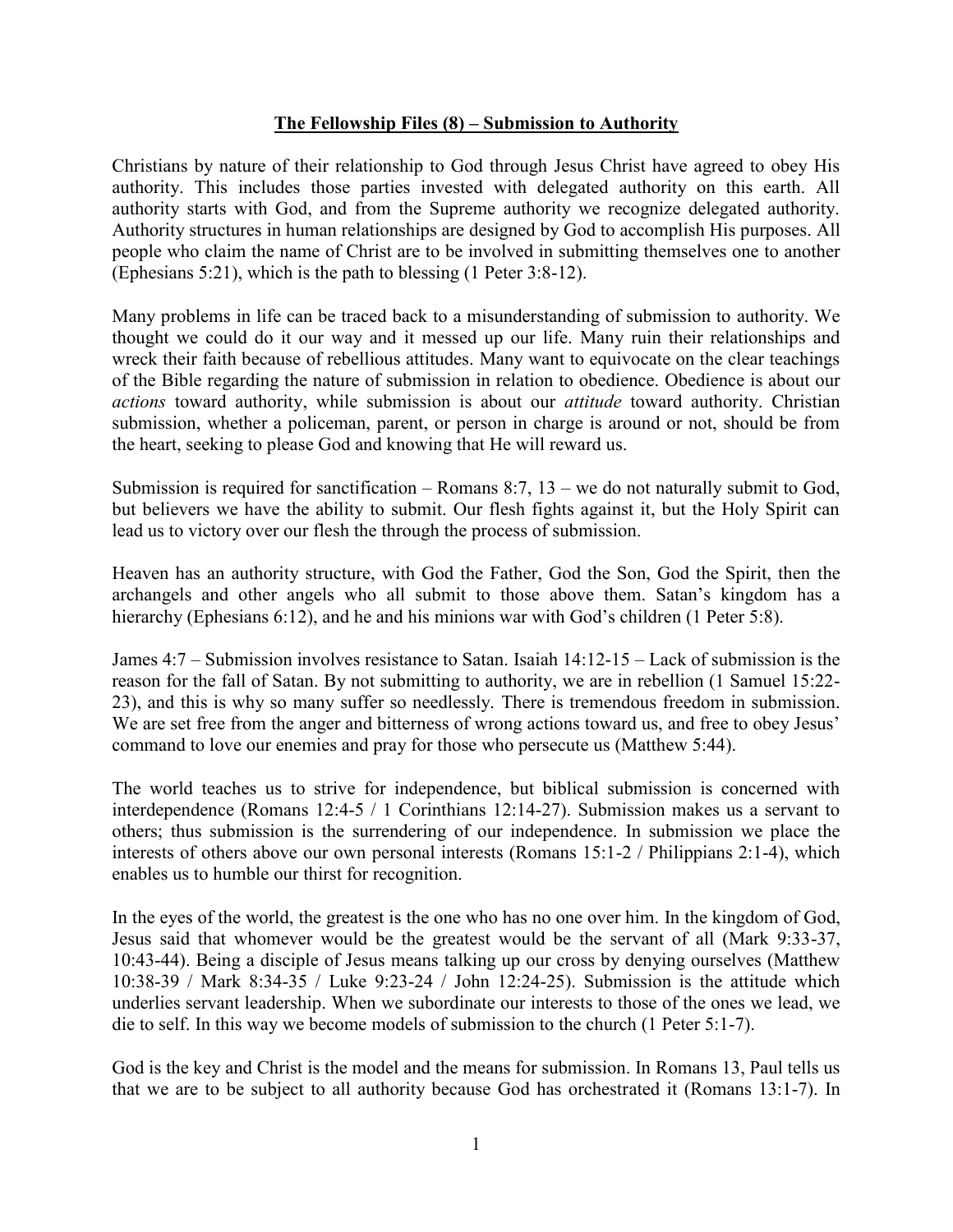Ephesians 5, the husband and wife relationship is patterned after the relationship of Christ and His church (Ephesians 5:21-33). In Philippians 2, the submission we are to have one to another is to imitate Christ's submission (Philippians 2:5-13). Peter also makes God the focus of submitting to governmental authority (1 Peter 2:13-17), to workplace authority (1 Peter 2:18-20), and to those who cause them suffering (1 Peter 2:21-25, 4:19). Respect for and obedience to authorities is important because it is an expression of God's authority over us.

The Bible teaches unconditional submission, but not unconditional obedience. Submission would include those times when we don't agree with those in authority over us or feel that they are wrong. Even though the Bible differentiates between submission and obedience, the only time we are not to obey is when we are told to do something that is in direct contradiction to God's written Word. That contradiction must be based on fact not feeling. Submission doesn't mean we can offer no opinion, or that those in authority don't need our opinion.

Acts 19:13-16 – You can only exercise authority to the extent at that you are under authority. The policeman saying "Stop in the name of the law" says that because he is standing in the place of the law and speaking on behalf of it. To the degree that he speaks for the law, then he can enforce the law and he has authority. When he steps outside of the law, he has lost his authority even though he still says, "Stop in the name of the law." Praying "in Jesus name" is not some magical incantation, it is representative of our being under His authority. It says we come in the name of our great High Priest (Hebrews 4:14-16), on the merits of Jesus, not on our own merits. We must pray consistent with His character and His will, which is what in His name means.

**State over Citizens** – Romans 13:1-7 / Titus 3:1 / 1 Peter 2:13-17. This is a command that applies to all. God ordained the role of governments, families, and authority structures to provide order to society. All human authority is derived from God's authority. We question that when we think of the Hitler's, Stalin's, and other evil dictators of world history, but we see examples of God showing that He is sovereign over all leaders, kings and tyrants: Pharaoh, Nebuchadnezzar, Cyrus, etc. (Proverbs 21:1). Pilate is a case in point (John 19:9-11 / Acts 4:27-28).

Jesus and His disciples paid their taxes to a pagan Roman government (Matthew 22:17-22), and to a corrupt Jewish religious body. Although our Lord questioned the validity of a particular tax (Matthew 17:24-27), He taught His followers to pay the tax anyway (Romans 13:7).

Romans 13:3-4 – legitimate function of civil authority – reward good / punish evil. When a government becomes so corrupt that it fails to perform its legitimate functions, then people must try to institute a new government peaceably and the church must speak against political corruption, public sin, and tyranny.

Acts 4:18-20, 5:17-29 – When any human authority commands what God forbids or forbids what God commands, Christians must resist at that point, yet still be subject to the punishment – Christians first, citizens second, our primary obedience is to God. One can still be in submission to one's authority without always blindly obeying every command. In other words, one can submissively disobey. Daniel and his friends demonstrate submissive disobedience for us (Daniel 3:8-25). They would not submit to idolatry, but would submit for the penalty of disobeying the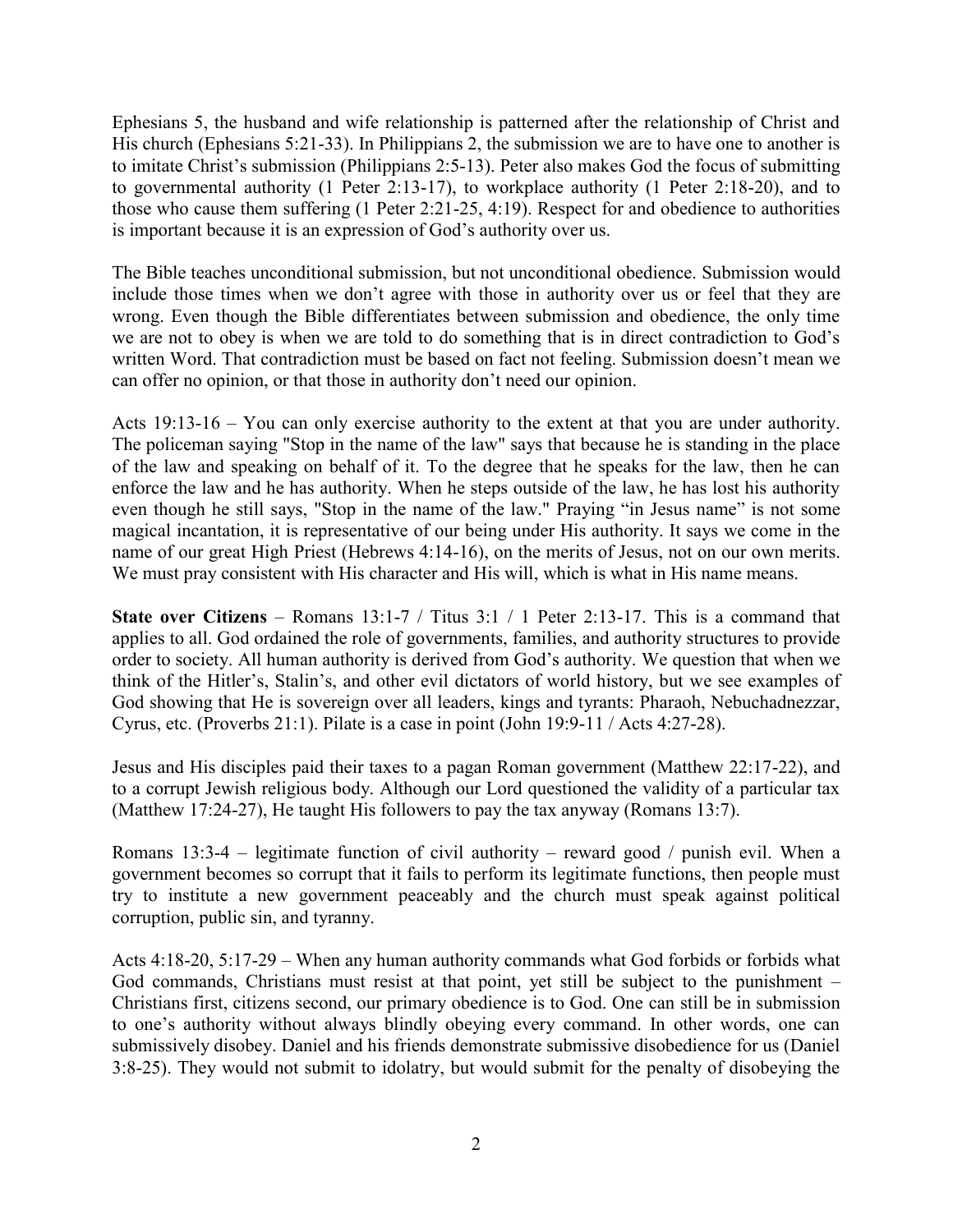king. Daniel submitted to the authorities over him in Babylon, while at the same time he maintained his submission to God (Daniel 4:1-23).

What if the authority endorses what God condemns? They don't make me do it, but they promote or allow what is morally evil, for example abortion. Christians can get involved with crisis pregnancy centers, write letters, and petition for change. What about when a government doesn't enforce laws already on the books that provide protection and justice to others? Clearly, there are times when an authority must be challenged to cease from its ungodly ways. There comes a point where the evil is too great and we must do more, when passive acceptance of an evil perpetrated on another becomes a sin. This doesn't mean bombing abortion clinics or murdering abortion doctors, but it does mean we should jaywalk and strike an attacker who is trying to mug an old lady. We might need to speed to get a person who was shot to the hospital.

When a ruler of a people is engaged in and promoting wickedness, in some cases we should be praying imprecations. In the Bible an imprecatory prayer is the prayer of a righteous man petitioning God to carry out justice by bringing punishment or destruction upon evildoers, and to let God's righteousness prevail in a situation (Psalm 10:15, 28:4, 58:6, 69:22-28, 109, 137:9, 139:19-21, etc.). The imprecatory Psalms are not personal vendettas; they were longings for God to vindicate His cause upon the earth, and to judge sin.

When David or any other biblical character prays an imprecation, the matter is left entirely with God. David might have had Saul in mind, yet he refused to take personal revenge, even when he had the opportunity. David may have prayed fiercely, but his actions were gracious and kind. Moses, the "meekest man on earth" (Numbers 12:3) prayed imprecations (Numbers 10:35). The prophet Jeremiah used imprecations (Jeremiah 11:18-23, 18:19-23). There are numerous imprecations in the New Testament also, such as that of the martyrs (Revelation 6:9-10).

If someone who has authority seems to be against us or actually is our enemy, the New Testament teaches that we are to pray for them (Matthew 5:44 / 1 Timothy 2:1-2), do good things to them (Luke  $6:27 /$  Romans 12:20), and forgive them (Mark  $11:25 -$  recall session 5, Luke 23:34, Acts 7:60). In light of this, we can understand that imprecatory prayers are a truth that must be held in tension, and not just for us to filter our anger through, etc. However, this is part of scripture, it is profitable (2 Timothy 3:16-17), and there is still a place for imprecation in Christianity, especially upon governments gone bad, totalitarian regimes, human rights violators, etc.. Someone who has learned the power of submission in their lives will be better able to discern what to do in these situations.

**Parents over Children** – Proverbs 6:20-21, 15:5 / Ephesians 6:1-3 / Colossians 3:20. You may be in your 20's now, but you should still honor and be interested in your parent's opinions. They know who you are and what you need and what you're about. Did you inherit infallible wisdom along with your emancipation? Parents have a responsibility as well – Ephesians 6:4 / Colossians 3:21. Some parents abuse their authority while other parents abdicate their authority: but that doesn't mean that that no parent should have authority over their children.

**Husbands over Wives** – Ephesians 5:22-24 / Colossians 3:18 / 1 Peter 3:1-6. Husbands have a responsibility as well – Ephesians 5:25 / Colossians 3:19 / 1 Peter 3:7. Christ showed us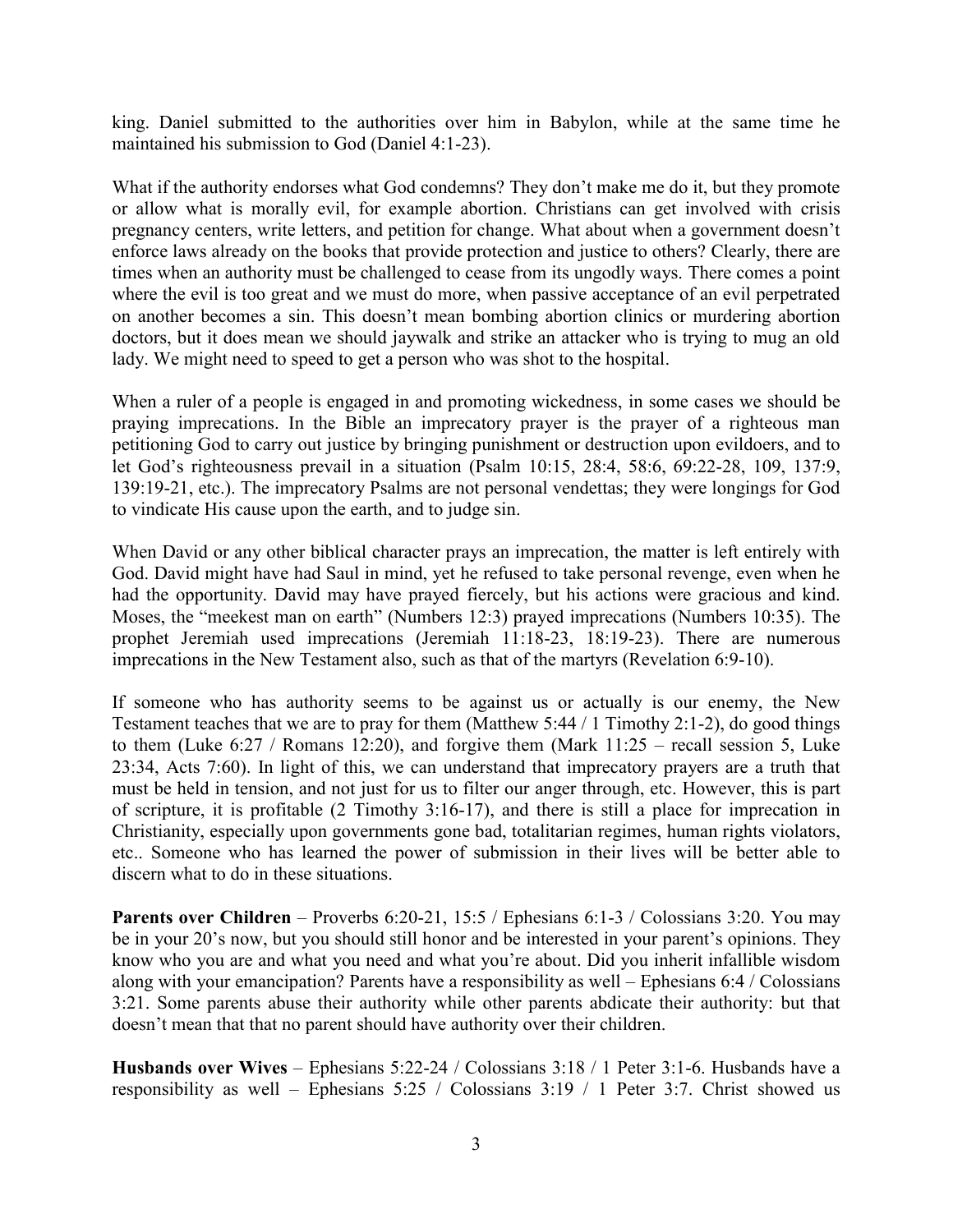submission and love perfectly, and it is the pattern for marriage. We submit ourselves to God and to one another by submitting to our God given roles. For the woman the question isn't, "Is he worthy?" the question is "Are you willing?" For the man the question isn't "Is she submitted?" but "Am I serving?" The man must serve his wife even when she isn't submitted, and the wife must submit to the man even when he isn't serving. The opposite of this is when both man and woman are both just looking to say no to each other. She is looking for excuses not to submit, and he is looking to avoid giving himself completely to her service. They don't respect each other, they don't respect their God given roles, and they don't actually respect God's Word. That isn't a marriage where Christ is the center and you are a couple at war with the devil; that is a miserable existence where Christ is only a figurehead and you at war with each other.

The family unit has roles that were designed by God. If we don't submit to God's design, we don't submit to God, and the devil will not be resisted (James 4:7). It's not about ability it's about authority. That authority is established upon the priority of God in our lives. It isn't about talent it's about team. It isn't about intelligence it's about order. If everyone is out of order, all your energy goes to getting everyone in line first, and the leader cannot even see if the decisions are right, he is just trying to get things in order first. Conversely, when everyone is in line and things go wrong, then he can see what needs to be changed. Submission is not about inferiority, or about women keeping their mouth shut. It is about glorifying God. When a wife doesn't submit to her husband she is failing as a disciple of Jesus Christ, not just as a wife. Submission is about honoring Christ, not a husband's talent, intellect, or decision-making skills.

Women are required to submit to their husbands entirely. That doesn't mean the man is to rule as a tyrant, or that she has no say. No, the man and the woman should be consulting one another on most everything, but in case of a tie, the man bears the responsibility and accountability for the final decision. This frees the woman; it doesn't constrain her like a shackle.

The Christian wife may believe that submitting to her husband means she must never speak in a way that seeks to correct him if he is wrong. This is not true. The biblical commands related to discipline in the church apply as much to marriage partners as to anyone else. If all of us are to submit to one another, we must somehow carry out the discipline commands in a way that does not violate the principle of submission. Submission and rebuke are not incompatible. The wife is not to submit to any other man in the same way as she does to her husband.

A woman is not required to submit if her husband asks her to sin. Now this is not simply your definition of it, but a clear biblical case. If it violates the woman's conscience she should speak up while still submitting. Of course a woman is not required to submit to one who is insane, or when they are being violently abusive, or when they are drunk or drugged up (not just because they got drunk one time, but when they are drunk and would be making an irrational decision, like, "give me the keys"). A woman is not to submit to an adulterous relationship.

**1 Corinthians 11:3-12** – God has established principles of authority, order, and accountability. In the relationship between the Father and the Son; Christ is not inferior, it is a functional subordination (cf. 1 Corinthians 15:27-28). In no case is inferiority implied with any of the examples of submission mentioned in Scripture. The head covering is a cultural matter, but the principle of submission is universal. How does this apply to us today, since in our culture head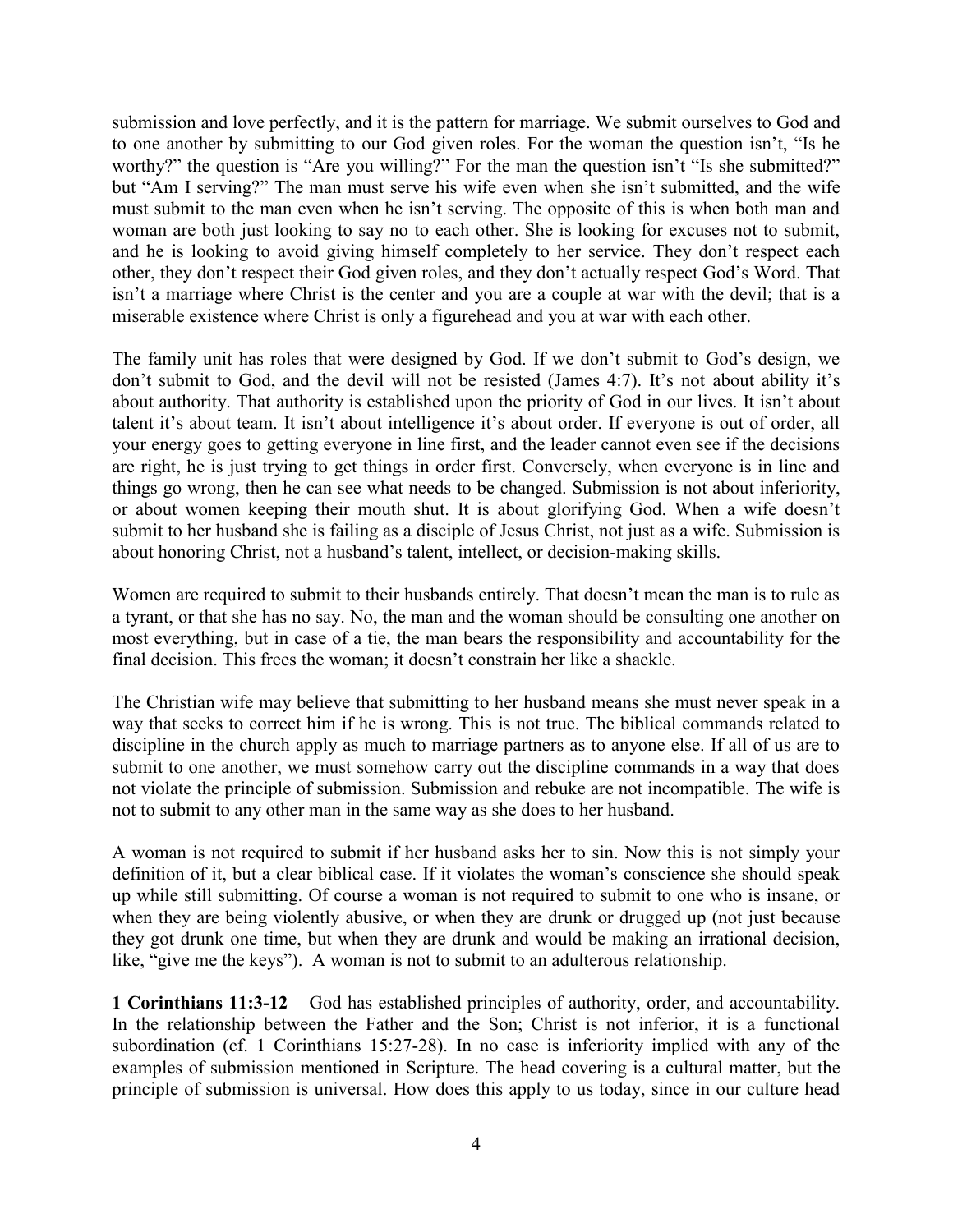coverings are not indicators that women are submitting to male headship? Women can demonstrate submission by their attitudes, by taking on their husband's name, by wearing a wedding ring, and by dressing in ways that are feminine and not masculine (does not mean no pants, men wore "dresses" in Deuteronomy 22:5 times).

What about 1 Corinthians 14:34-35? Clearly, from all Paul says, there are times and places in which a woman may speak and others in which she may not. 1 Timothy 2:12 makes it clear what the key is. A woman is not permitted a pastoral or governmental position over men in a New Testament church. There is no question but that a woman may be every bit as spiritual and spiritually gifted as any man. That is not the point. A submitted woman will find many opportunities to exercise her gifts (Titus 2:4 / 2 Timothy 1:5, 3:15).

In vs.11-12, Paul says that women and men are to maintain their gender roles in interdependent ways. Although the woman was made on behalf of the man, apart from women there will be no more men. Paul is reminding everyone that their gender roles are God given. Men should hold their authority under God, and women are to submit to men under God. No one is to regard themselves as autonomous. Women may pray and prophesy in the church setting, and they do not have to physically cover their heads. They must be in subjection to the authority of their husbands, and cannot assume a teaching or governing role over men in the church.

**Employers over Employees** – Ephesians 6:5-8 / Colossians 3:22-25 / 1 Timothy 6:1-2 / Titus 2:9-10 / 1 Peter 2:18-20. If you're going to be a Christian employee you must see yourself as working for Jesus Christ. The goal is to please God with what you do. In most cases these are voluntary associations, and we don't have to stay in them. They are not like slavery but the principle of submission applies. What if you're the boss? Ephesians 6:9: God says we are in this together. Don't go around threatening people. Everywhere there is a command to submit there is a command to be righteous in our dealings (Colossians 4:1).

**Church Leaders over Church Members** – Hebrews 13:17 / 1 Corinthians 16:15-16 / 1 Thessalonians 5:12-13 / 1 Peter 5:5. How much authority does the pastor have over you? The practical answer is however much you grant him. God only holds the pastor responsible for warning, rebuking, teaching, sounding a clear message, and doing the things that he can do. He doesn't hold him responsible for making you do what you have to do.

When submission to one authority conflicts with submission to another, we are obliged to submit to the highest authority. The Bible teaches that Christians should relinquish our relationships if it becomes necessary to do so in order to put God first (Luke 14:20, 24). Looking for instances where you don't have to be submissive might mean you are looking for a way out of being submitted (Example: Child being told she can't ride her bike to the playground, so she walks instead). In such a case, lots of rules must be set down to cover every conceivable situation. However, if we are submissive, you only need a few guiding principles. True submission is undermined by stereotypical submission, defined by very precise rules and practices rather than a matter of the heart.

**1 Corinthians 6:1-8** – if two Christian parties can't agree between themselves, instead of going to the secular court system, they ought to submit to the church and its due process, and then be